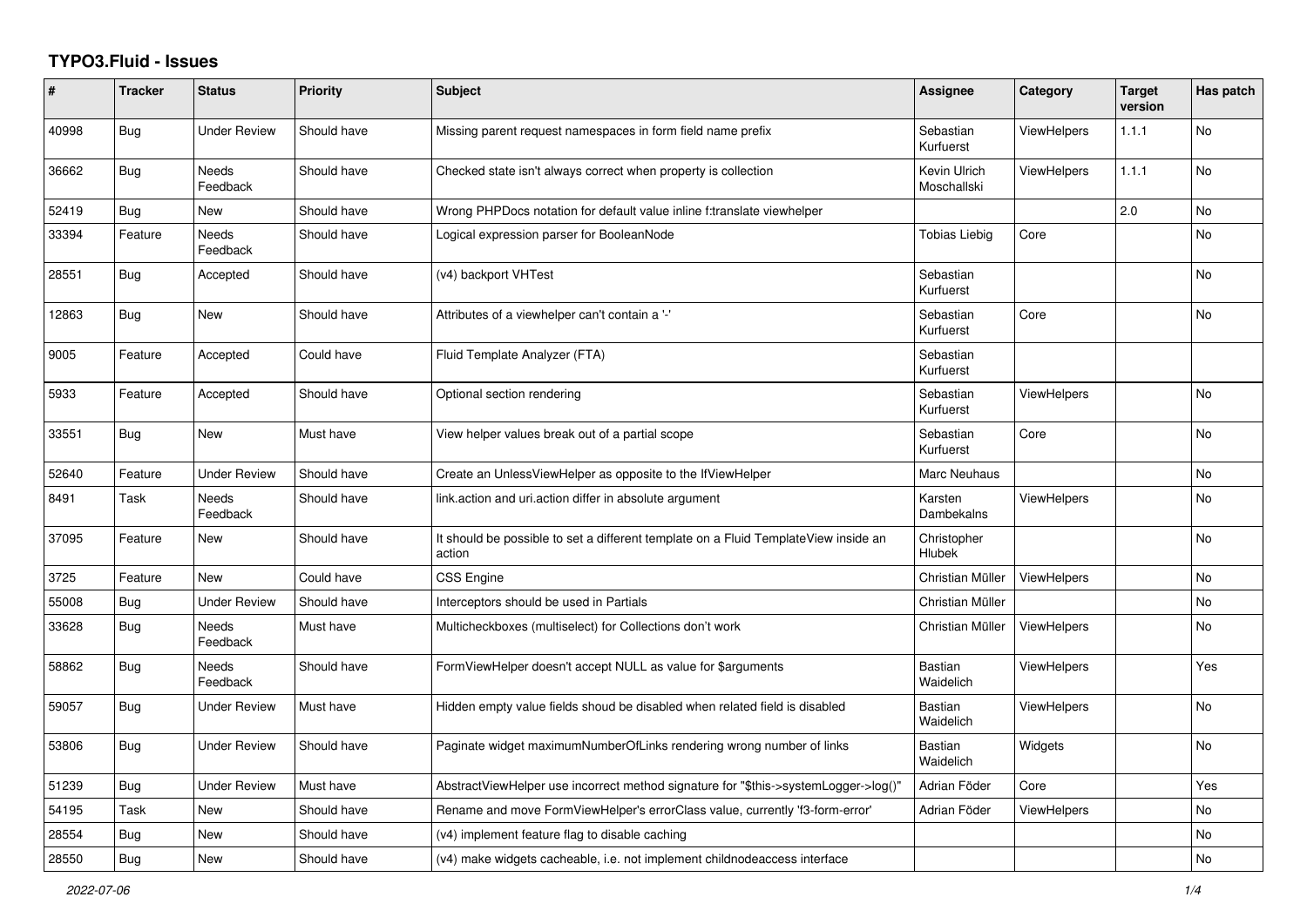| #     | <b>Tracker</b> | <b>Status</b>       | <b>Priority</b>      | Subject                                                                                                     | <b>Assignee</b> | Category    | <b>Target</b><br>version | Has patch |
|-------|----------------|---------------------|----------------------|-------------------------------------------------------------------------------------------------------------|-----------------|-------------|--------------------------|-----------|
| 28552 | Bug            | New                 | Should have          | (v5) write ViewHelper test for compiled run; adjust functional test to do two passes<br>(uncached & cached) |                 |             |                          | <b>No</b> |
| 46257 | Feature        | <b>Under Review</b> | Should have          | Add escape sequence support for Fluid                                                                       |                 | Core        |                          | No        |
| 60003 | Feature        | <b>New</b>          | Should have          | Add required-Attribute to f:form.password                                                                   |                 | ViewHelpers |                          | <b>No</b> |
| 40081 | Feature        | New                 | Should have          | Allow assigned variables as keys in arrays                                                                  |                 |             |                          | No        |
| 36410 | Feature        | <b>New</b>          | Should have          | Allow templates to send arguments back to layout                                                            |                 | ViewHelpers |                          | No        |
| 48355 | Feature        | New                 | Could have           | Assign output of viewhelper to template variable for further processing.                                    |                 |             |                          |           |
| 46545 | Feature        | <b>New</b>          | Should have          | Better support for arrays in options of SelectViewHelper                                                    |                 |             |                          | <b>No</b> |
| 9950  | Task           | New                 | Should have          | Binding to nested arrays impossible for form-elements                                                       |                 | ViewHelpers |                          |           |
| 3291  | Feature        | Needs<br>Feedback   | Should have          | Cacheable viewhelpers                                                                                       |                 |             |                          | <b>No</b> |
| 60181 | Feature        | New                 | Could have           | Caching mechanism for Fluid Views/Templates                                                                 |                 | View        |                          | <b>No</b> |
| 38130 | Feature        | New                 | Should have          | Checkboxes and multiple select fields should have an assignable default value                               |                 |             |                          | No        |
| 26664 | Task           | <b>New</b>          | Won't have this time | Clean up Form ViewHelpers                                                                                   |                 | ViewHelpers |                          | No        |
| 7608  | Feature        | New                 | Could have           | Configurable shorthand/object accessor delimiters                                                           |                 | Core        |                          | Yes       |
| 30937 | Bug            | New                 | Should have          | CropViewHelper stringToTruncate can't be supplied so it can't be easily extended                            |                 | ViewHelpers |                          | Yes       |
| 54284 | Bug            | New                 | Should have          | Default Option for Switch/Case VH                                                                           |                 | ViewHelpers |                          | No        |
| 1907  | Feature        | New                 | Could have           | Default values for view helpers based on context                                                            |                 | Core        |                          |           |
| 45345 | Feature        | Needs<br>Feedback   | Should have          | Easy to use comments for fluid that won't show in output                                                    |                 |             |                          |           |
| 13045 | Bug            | New                 | Should have          | Entity decode of strings are different between if-conditions and output of variable                         |                 |             |                          |           |
| 52536 | Bug            | <b>Under Review</b> | Should have          | Errorclass not set if no property-attribute set                                                             |                 |             |                          |           |
| 45153 | Feature        | New                 | Should have          | f:be.menus.actionMenuItem - Detection of the current select option is insufficient                          |                 |             |                          | No        |
| 49600 | Bug            | New                 | Should have          | f:form tag shown as a HTML on frontend                                                                      |                 | ViewHelpers |                          | No        |
| 58921 | Bug            | New                 | Should have          | f:form.* VHs crash if NOT inside f:form but followed by f:form                                              |                 |             |                          | No        |
| 31955 | Feature        | New                 | Should have          | f:uri.widget                                                                                                |                 | Widgets     |                          | No        |
| 37619 | Bug            | New                 | Should have          | Fatal Error when using variable in name attribute of Section ViewHelper                                     |                 | ViewHelpers |                          | <b>No</b> |
| 10472 | Feature        | New                 | Could have           | Fluid Standalone distribution                                                                               |                 | Core        |                          | No        |
| 49038 | <b>Bug</b>     | New                 | Must have            | form.select does not select the first item if prependOptionValue is used                                    |                 |             |                          | No        |
| 8648  | <b>Bug</b>     | New                 | Should have          | format.crop ViewHelper should support all features of the crop stdWrap function                             |                 | ViewHelpers |                          | No        |
| 58983 | Bug            | New                 | Should have          | format.date does not respect linebreaks and throws exception                                                |                 |             |                          | No        |
| 47669 | Task           | New                 | Should have          | FormViewHelper does not define the default request method                                                   |                 |             |                          | No        |
| 5636  | Task           | <b>Under Review</b> | Must have            | Form_RadioViewHelper and CheckBoxViewHelper miss check for existing object<br>before it is accessed.        |                 |             |                          | No        |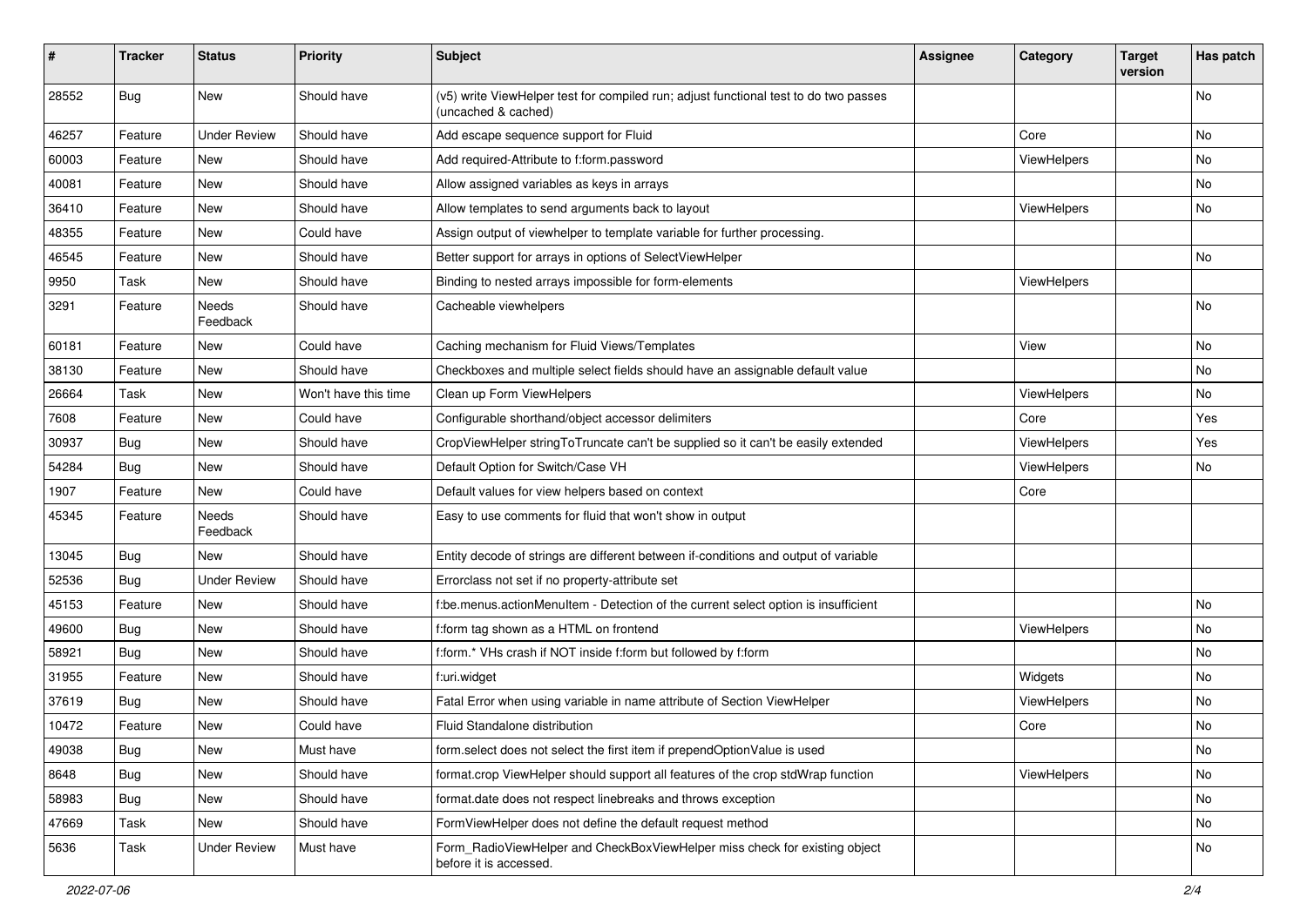| #     | <b>Tracker</b> | <b>Status</b>       | <b>Priority</b>      | <b>Subject</b>                                                                            | <b>Assignee</b> | Category    | <b>Target</b><br>version | Has patch |
|-------|----------------|---------------------|----------------------|-------------------------------------------------------------------------------------------|-----------------|-------------|--------------------------|-----------|
| 45394 | Task           | New                 | Should have          | Forwardport Unit test for standalone view                                                 |                 | View        |                          | No        |
| 32035 | Task           | New                 | Should have          | Improve fluid error messages                                                              |                 | Core        |                          | Yes       |
| 4704  | Feature        | New                 | Should have          | Improve parsing exception messages                                                        |                 | Core        |                          |           |
| 28553 | Bug            | New                 | Should have          | improve XHProf test setup                                                                 |                 |             |                          | No        |
| 56237 | Task           | New                 | Should have          | in-line (Condition) View Helpers should not evaluate on parsing                           |                 |             |                          | No        |
| 57885 | Bug            | New                 | Must have            | Inputs are cleared from a second form if the first form produced a vallidation error      |                 |             |                          | No        |
| 51100 | Feature        | New                 | Must have            | Links with absolute URI should have the option of URI Scheme                              |                 | ViewHelpers |                          | No        |
| 27607 | <b>Bug</b>     | New                 | Must have            | Make Fluid comparisons work when first element is STRING, second is NULL.                 |                 | Core        |                          | No        |
| 26658 | Task           | New                 | Won't have this time | Make Form ViewHelpers consistent                                                          |                 | ViewHelpers |                          | No        |
| 30555 | Feature        | New                 | Could have           | Make TagBuilder more extensible                                                           |                 | Core        |                          | No        |
| 28549 | Bug            | New                 | Should have          | make widgets cacheable, i.e. not implement childnodeaccess interface                      |                 |             |                          | No        |
| 42397 | Feature        | New                 | Should have          | Missing viewhelper for general links                                                      |                 |             |                          | No        |
| 40064 | Bug            | New                 | Must have            | Multiselect is not getting persisted                                                      |                 | ViewHelpers |                          | No        |
| 36559 | Feature        | New                 | Could have           | New widget progress bar                                                                   |                 |             |                          | Yes       |
| 60271 | Feature        | New                 | Should have          | Paginate viewhelper, should also support arrays                                           |                 |             |                          | No        |
| 36655 | Bug            | New                 | Should have          | <b>Pagination Links</b>                                                                   |                 | Widgets     |                          | No.       |
| 34682 | Bug            | <b>Under Review</b> | Should have          | Radio Button missing checked on validation error                                          |                 | ViewHelpers |                          | No        |
| 39936 | Feature        | New                 | Should have          | registerTagAttribute should handle default values                                         |                 | ViewHelpers |                          | No        |
| 42743 | Task           | New                 | Should have          | Remove inline style for hidden form fields                                                |                 |             |                          | No        |
| 43071 | Task           | New                 | Should have          | Remove TOKENS for adding fallback teplates in B                                           |                 |             |                          | No        |
| 43072 | Task           | New                 | Should have          | Remove TOKENS for adding templates fallback in Backporter                                 |                 | View        |                          | No        |
| 38369 | Bug            | New                 | Must have            | Resource ViewHelpers should not fall back to request package                              |                 | View        |                          | No        |
| 33215 | Feature        | New                 | Should have          | RFC: Dynamic values in ObjectAccess paths                                                 |                 |             |                          | No        |
| 39990 | Bug            | New                 | Should have          | Same form twice in one template: hidden fields for empty values are only rendered<br>once |                 | Core        |                          | No        |
| 8989  | Feature        | Needs<br>Feedback   | Could have           | Search path for fluid template files                                                      |                 | View        |                          | No        |
| 49756 | Feature        | <b>Under Review</b> | Should have          | Select values by array key in checkbox viewhelper                                         |                 |             |                          | No        |
| 65424 | Bug            | <b>Under Review</b> | Should have          | SelectViewHelper must respect option(Value Label)Field for arrays                         |                 | ViewHelpers |                          | No        |
| 46091 | Task           | Needs<br>Feedback   | Should have          | Show source file name and position on exceptions during parsing                           |                 |             |                          | No        |
| 9514  | Feature        | New                 | Should have          | Support explicit Array Arguments for ViewHelpers                                          |                 |             |                          |           |
| 60856 | <b>Bug</b>     | New                 | Must have            | Target attribute not supported by the form viewhelper                                     |                 | ViewHelpers |                          | Yes       |